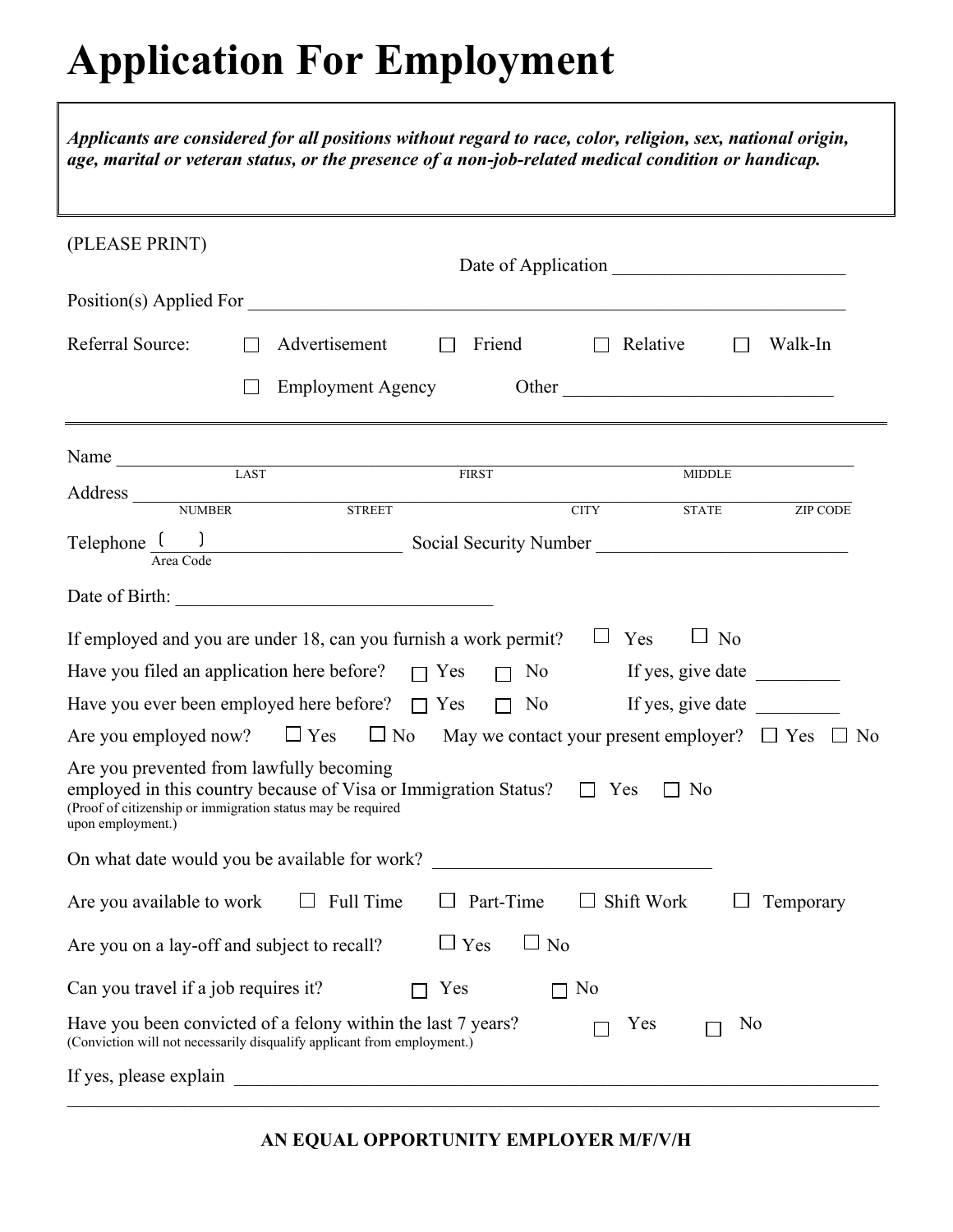| Veteran of the U.S. Military service? | Yes | No | If yes, Branch |  |
|---------------------------------------|-----|----|----------------|--|
|---------------------------------------|-----|----|----------------|--|

Indicate languages you speak, read, and/or write.

|       | Fluent | Good | Fair |
|-------|--------|------|------|
| Speak |        |      |      |
| Read  |        |      |      |
| Write |        |      |      |

 $\mathcal{L}_\mathcal{L} = \{ \mathcal{L}_\mathcal{L} = \{ \mathcal{L}_\mathcal{L} = \{ \mathcal{L}_\mathcal{L} = \{ \mathcal{L}_\mathcal{L} = \{ \mathcal{L}_\mathcal{L} = \{ \mathcal{L}_\mathcal{L} = \{ \mathcal{L}_\mathcal{L} = \{ \mathcal{L}_\mathcal{L} = \{ \mathcal{L}_\mathcal{L} = \{ \mathcal{L}_\mathcal{L} = \{ \mathcal{L}_\mathcal{L} = \{ \mathcal{L}_\mathcal{L} = \{ \mathcal{L}_\mathcal{L} = \{ \mathcal{L}_\mathcal{$ 

 $\mathcal{L}_\mathcal{L} = \{ \mathcal{L}_\mathcal{L} = \{ \mathcal{L}_\mathcal{L} = \{ \mathcal{L}_\mathcal{L} = \{ \mathcal{L}_\mathcal{L} = \{ \mathcal{L}_\mathcal{L} = \{ \mathcal{L}_\mathcal{L} = \{ \mathcal{L}_\mathcal{L} = \{ \mathcal{L}_\mathcal{L} = \{ \mathcal{L}_\mathcal{L} = \{ \mathcal{L}_\mathcal{L} = \{ \mathcal{L}_\mathcal{L} = \{ \mathcal{L}_\mathcal{L} = \{ \mathcal{L}_\mathcal{L} = \{ \mathcal{L}_\mathcal{$ 

 $\mathcal{L}_\mathcal{L} = \{ \mathcal{L}_\mathcal{L} = \{ \mathcal{L}_\mathcal{L} = \{ \mathcal{L}_\mathcal{L} = \{ \mathcal{L}_\mathcal{L} = \{ \mathcal{L}_\mathcal{L} = \{ \mathcal{L}_\mathcal{L} = \{ \mathcal{L}_\mathcal{L} = \{ \mathcal{L}_\mathcal{L} = \{ \mathcal{L}_\mathcal{L} = \{ \mathcal{L}_\mathcal{L} = \{ \mathcal{L}_\mathcal{L} = \{ \mathcal{L}_\mathcal{L} = \{ \mathcal{L}_\mathcal{L} = \{ \mathcal{L}_\mathcal{$ 

List professional, trade, business or civic activities and offices held. (You may exclude those that indicate race, color, religion, sex or national origin):

Give name, address and telephone number of three references who are not related to you and are not previous employers.

| <u>.</u>                 |  |
|--------------------------|--|
| $\overline{\phantom{a}}$ |  |

#### **Special Employment Notice to Disabled Veterans, Vietnam Era Veterans, and Individuals With Physical or Mental Handicaps.**

Government contractors are subject to 38 USC 2012 of the Vietnam Era Veterans Readjustment Act of 1974 which requires that they take affirmative action to employ and advance in employment qualified disabled veterans and veterans of the Vietnam Era, and Section 503 of the Rehabilitation Act of 1973, as amended, which requires government contractors to take affirmative action to employ and advance in employment qualified handicapped individuals.

If you are a disabled veteran, or have a physical or mental handicap, you are invited to volunteer this information. The purpose is to provide information regarding proper placement and appropriate accommodation to enable you to perform the job to the best of your ability in a proper and safe manner. This information will be treated as confidential. Failure to provide this information will not jeopardize or adversely affect your consideration for employment.

If you wish to be identified, please sign below.

| $\Box$ Handicapped Individual | $\Box$ Disabled Veteran | Vietnam Era Veteran<br>$\Box$ |
|-------------------------------|-------------------------|-------------------------------|
|                               | Signed                  |                               |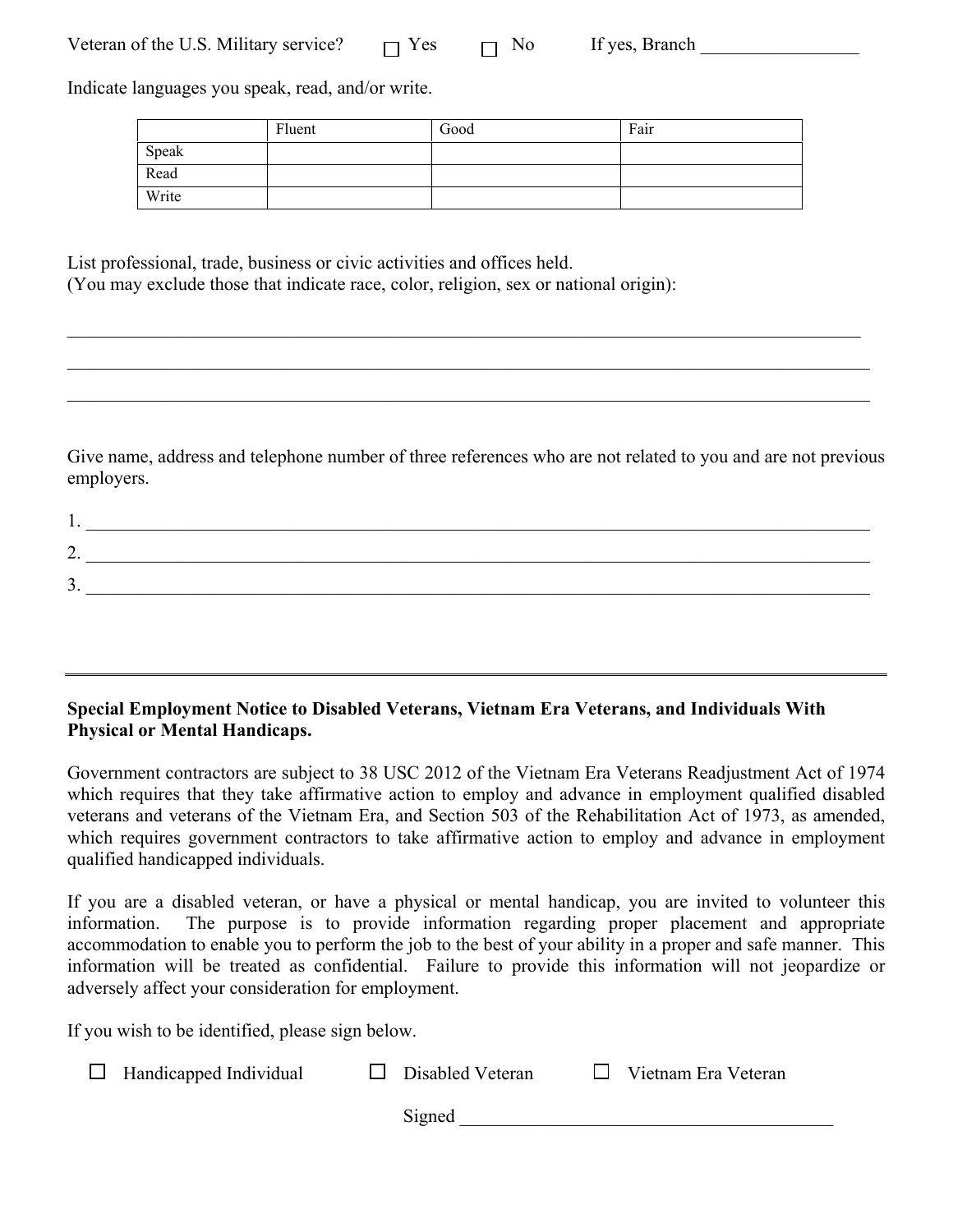## **Employment Experience**

Start with your present or last job. Include military service, assignments and volunteer activities. Exclude organization names that indicate race, color, religion, sex or national origin.

| Employer           | Telephone          | Work Performed |
|--------------------|--------------------|----------------|
|                    |                    |                |
| Address            | Supervisor         |                |
|                    |                    |                |
| Job Title          | Dates Employed     |                |
|                    | From<br>To         |                |
| Reason for Leaving | <b>Hourly Rate</b> |                |
|                    |                    |                |

| Employer           | Telephone                    | Work Performed |
|--------------------|------------------------------|----------------|
| Address            | Supervisor                   |                |
| Job Title          | Dates Employed<br>From<br>To |                |
| Reason for Leaving | Hourly Rate                  |                |

| Employer           | Telephone          | Work Performed |
|--------------------|--------------------|----------------|
|                    |                    |                |
| Address            | Supervisor         |                |
|                    |                    |                |
| Job Title          | Dates Employed     |                |
|                    | To<br>From         |                |
| Reason for Leaving | <b>Hourly Rate</b> |                |
|                    |                    |                |

If you need additional space, please continue on a separate sheet of paper.

#### **Special Skills and Qualifications**

Summarize special skills and qualifications acquired from employment or other experience.

### **Affirmative Action Survey**

 $\mathcal{L}_\mathcal{L} = \{ \mathcal{L}_\mathcal{L} = \{ \mathcal{L}_\mathcal{L} = \{ \mathcal{L}_\mathcal{L} = \{ \mathcal{L}_\mathcal{L} = \{ \mathcal{L}_\mathcal{L} = \{ \mathcal{L}_\mathcal{L} = \{ \mathcal{L}_\mathcal{L} = \{ \mathcal{L}_\mathcal{L} = \{ \mathcal{L}_\mathcal{L} = \{ \mathcal{L}_\mathcal{L} = \{ \mathcal{L}_\mathcal{L} = \{ \mathcal{L}_\mathcal{L} = \{ \mathcal{L}_\mathcal{L} = \{ \mathcal{L}_\mathcal{$  $\mathcal{L}_\mathcal{L} = \{ \mathcal{L}_\mathcal{L} = \{ \mathcal{L}_\mathcal{L} = \{ \mathcal{L}_\mathcal{L} = \{ \mathcal{L}_\mathcal{L} = \{ \mathcal{L}_\mathcal{L} = \{ \mathcal{L}_\mathcal{L} = \{ \mathcal{L}_\mathcal{L} = \{ \mathcal{L}_\mathcal{L} = \{ \mathcal{L}_\mathcal{L} = \{ \mathcal{L}_\mathcal{L} = \{ \mathcal{L}_\mathcal{L} = \{ \mathcal{L}_\mathcal{L} = \{ \mathcal{L}_\mathcal{L} = \{ \mathcal{L}_\mathcal{$  $\mathcal{L}_\mathcal{L} = \{ \mathcal{L}_\mathcal{L} = \{ \mathcal{L}_\mathcal{L} = \{ \mathcal{L}_\mathcal{L} = \{ \mathcal{L}_\mathcal{L} = \{ \mathcal{L}_\mathcal{L} = \{ \mathcal{L}_\mathcal{L} = \{ \mathcal{L}_\mathcal{L} = \{ \mathcal{L}_\mathcal{L} = \{ \mathcal{L}_\mathcal{L} = \{ \mathcal{L}_\mathcal{L} = \{ \mathcal{L}_\mathcal{L} = \{ \mathcal{L}_\mathcal{L} = \{ \mathcal{L}_\mathcal{L} = \{ \mathcal{L}_\mathcal{$ 

Government agencies require periodic reports on the sex, ethnicity, handicapped and veteran status of applicants. This data is for analysis and affirmative action only. Submission of information is voluntary.

| Check one:                  | Male                                    | Female       |                   |
|-----------------------------|-----------------------------------------|--------------|-------------------|
| Check one of the following: |                                         |              |                   |
| Race/Ethnic Group:          | White<br>American Indian/Alaskan Native | <b>Black</b> | Hispanic<br>Asian |